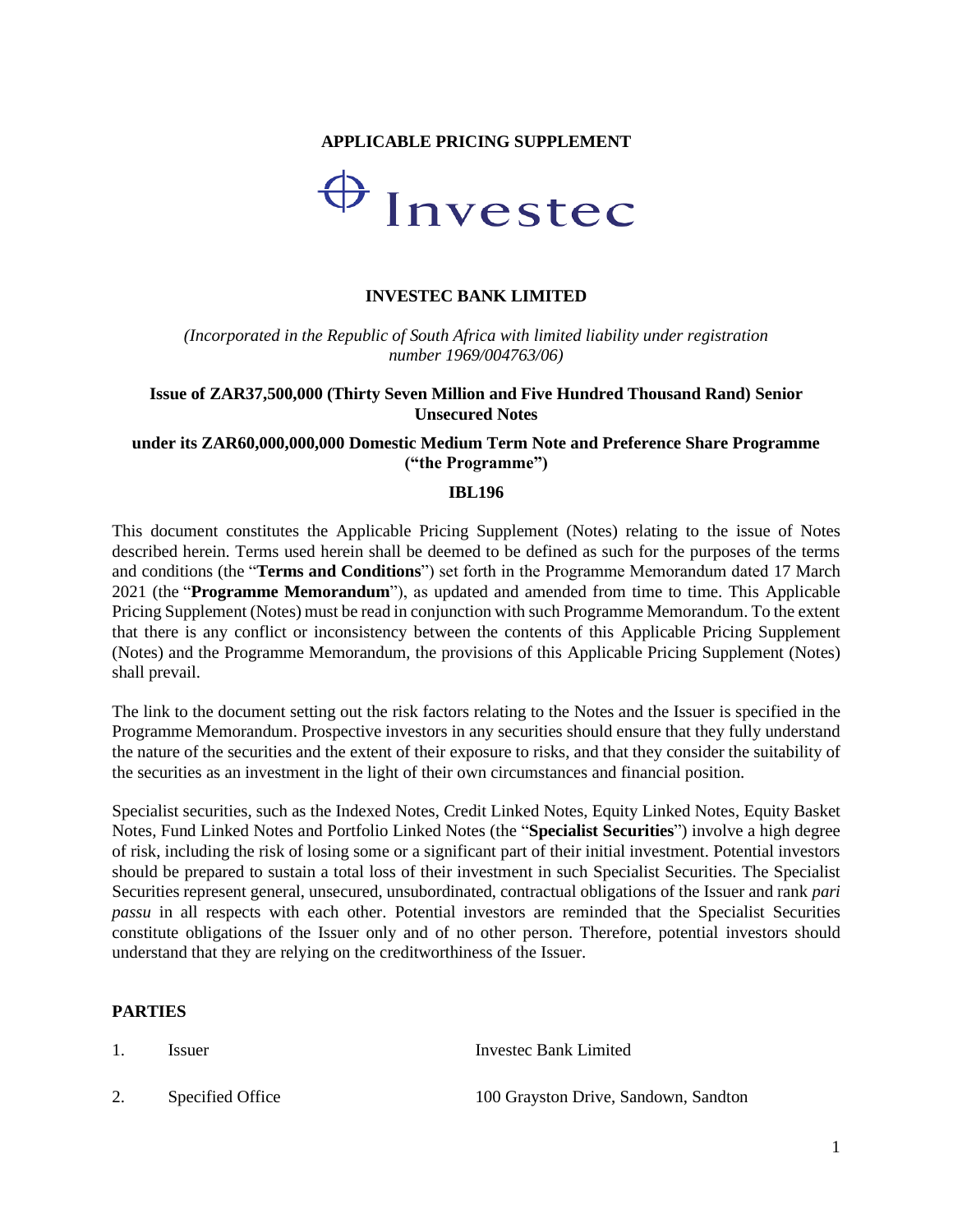| 3.  | If non-syndicated, Dealer(s)                                                  | <b>Investec Bank Limited</b>         |
|-----|-------------------------------------------------------------------------------|--------------------------------------|
| 4.  | If syndicated, Managers                                                       | Not applicable                       |
| 5.  | Debt Sponsor                                                                  | Investec Bank Limited                |
| 6.  | Debt Officer                                                                  | Laurence Adams                       |
| 7.  | Issuer Agent (incorporating the<br>calculation agent and the paying<br>agent) | <b>Investec Bank Limited</b>         |
| 8.  | Specified Office                                                              | 100 Grayston Drive, Sandown, Sandton |
| 9.  | Stabilising manager (if any)                                                  | Not applicable                       |
| 10. | Specified Office                                                              | Not applicable                       |

## **PROVISIONS RELATING TO THE NOTES**

| 11. | <b>Status of Notes</b>                                                                               |                             | Senior Notes (see Condition 6.1 (Status of Senior<br>Notes)), Unsecured                                      |  |
|-----|------------------------------------------------------------------------------------------------------|-----------------------------|--------------------------------------------------------------------------------------------------------------|--|
|     | (i)                                                                                                  | Series Number               | 1                                                                                                            |  |
|     | (ii)                                                                                                 | <b>Tranche Number</b>       | $\mathbf{1}$                                                                                                 |  |
| 12. | Tranche                                                                                              | Aggregate Nominal Amount of | ZAR37,500,000 (Thirty Seven Million and Five<br>Hundred Thousand Rand)                                       |  |
| 13. | <b>Aggregate Nominal Amount of Notes</b><br>Outstanding in the Series as at the<br><b>Issue Date</b> |                             | Nil, excluding this Tranche of Notes but including all<br>other Notes in the Series issued on the Issue Date |  |
| 14. | <b>Interest/Payment Basis</b>                                                                        |                             | <b>Floating Rate Notes</b>                                                                                   |  |
| 15. | Form of Notes                                                                                        |                             | Listed. Registered Notes. The Notes in this Tranche<br>are issued in uncertificated form in the CSD          |  |
| 16. | Automatic/Optional conversion from<br>one Interest/ Payment Basis to another                         |                             | Not applicable                                                                                               |  |
| 17. | <b>Issue Date</b>                                                                                    |                             | 8 November 2021                                                                                              |  |
| 18. |                                                                                                      | <b>Business Centre</b>      | Johannesburg                                                                                                 |  |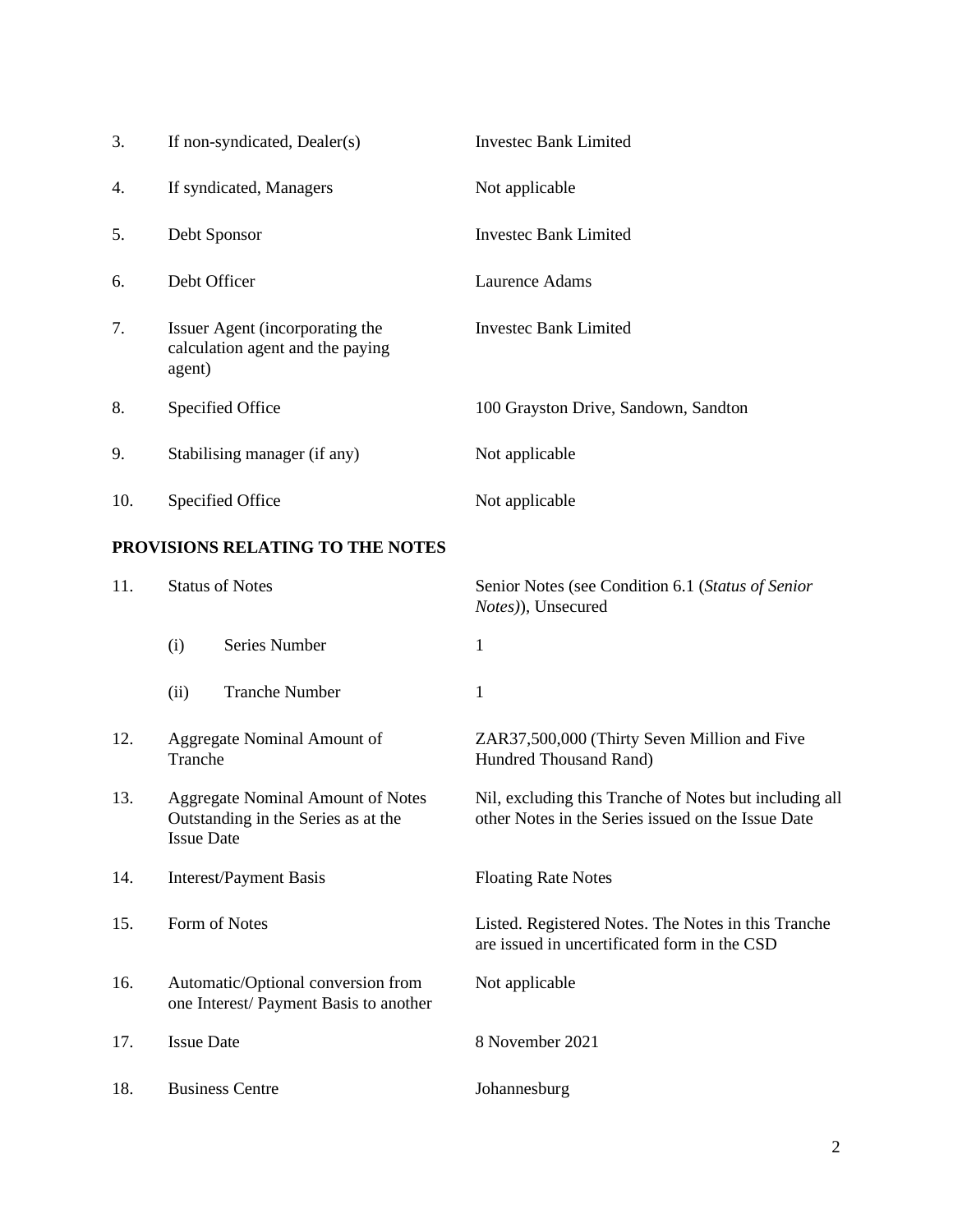| 19. | <b>Additional Business Centre</b>                                  | Not applicable                                                                                                                                                                                                                                                                                                                                                                                                                         |
|-----|--------------------------------------------------------------------|----------------------------------------------------------------------------------------------------------------------------------------------------------------------------------------------------------------------------------------------------------------------------------------------------------------------------------------------------------------------------------------------------------------------------------------|
| 20. | <b>Nominal Amount</b>                                              | ZAR100,000 (One Hundred Thousand Rand) per<br><b>Note</b>                                                                                                                                                                                                                                                                                                                                                                              |
| 21. | <b>Specified Denomination</b>                                      | ZAR100,000 (One Hundred Thousand Rand) per<br>Note                                                                                                                                                                                                                                                                                                                                                                                     |
| 22. | <b>Calculation Amount</b>                                          | ZAR100,000 (One Hundred Thousand Rand) per<br><b>Note</b>                                                                                                                                                                                                                                                                                                                                                                              |
| 23. | <b>Issue Price</b>                                                 | 100% per Note                                                                                                                                                                                                                                                                                                                                                                                                                          |
| 24. | <b>Interest Commencement Date</b>                                  | 8 November 2021                                                                                                                                                                                                                                                                                                                                                                                                                        |
| 25. | Interest Period(s)                                                 | means each period commencing on (and including) an<br>Interest Payment Date and ending on (but excluding)<br>the following Interest Payment Date; provided that the<br>first Interest Period will commence on (and include)<br>the Interest Commencement Date and end on (but<br>exclude) the following Interest Payment Date (each<br>Interest Payment Date as adjusted in accordance with<br>the applicable Business Day Convention) |
| 26. | Interest Payment Date(s)                                           | means 8 February, 8 May, 8 August and 8 November<br>of each year, provided that the first Interest Payment<br>Date shall be on 8 February 2022. If any such day is<br>not a Business Day, the Business Day on which<br>interest will be paid, as determined in accordance with<br>the applicable Business Day Convention (as specified<br>in this Applicable Pricing Supplement)                                                       |
| 27. | <b>Interest Rate Determination Date/s or</b><br><b>Reset Dates</b> | means the Interest Commencement Date and every<br>Interest Payment Date thereafter                                                                                                                                                                                                                                                                                                                                                     |
| 28. | <b>Maturity Date</b>                                               | 8 November 2022                                                                                                                                                                                                                                                                                                                                                                                                                        |
| 29. | <b>Maturity Period</b>                                             | N/A                                                                                                                                                                                                                                                                                                                                                                                                                                    |
| 30. | <b>Specified Currency</b>                                          | <b>ZAR</b>                                                                                                                                                                                                                                                                                                                                                                                                                             |
| 31. | <b>Applicable Business Day Convention</b>                          | Following Business Day                                                                                                                                                                                                                                                                                                                                                                                                                 |
| 32. | <b>Final Redemption Amount</b>                                     | An amount calculated as set out in item 58                                                                                                                                                                                                                                                                                                                                                                                             |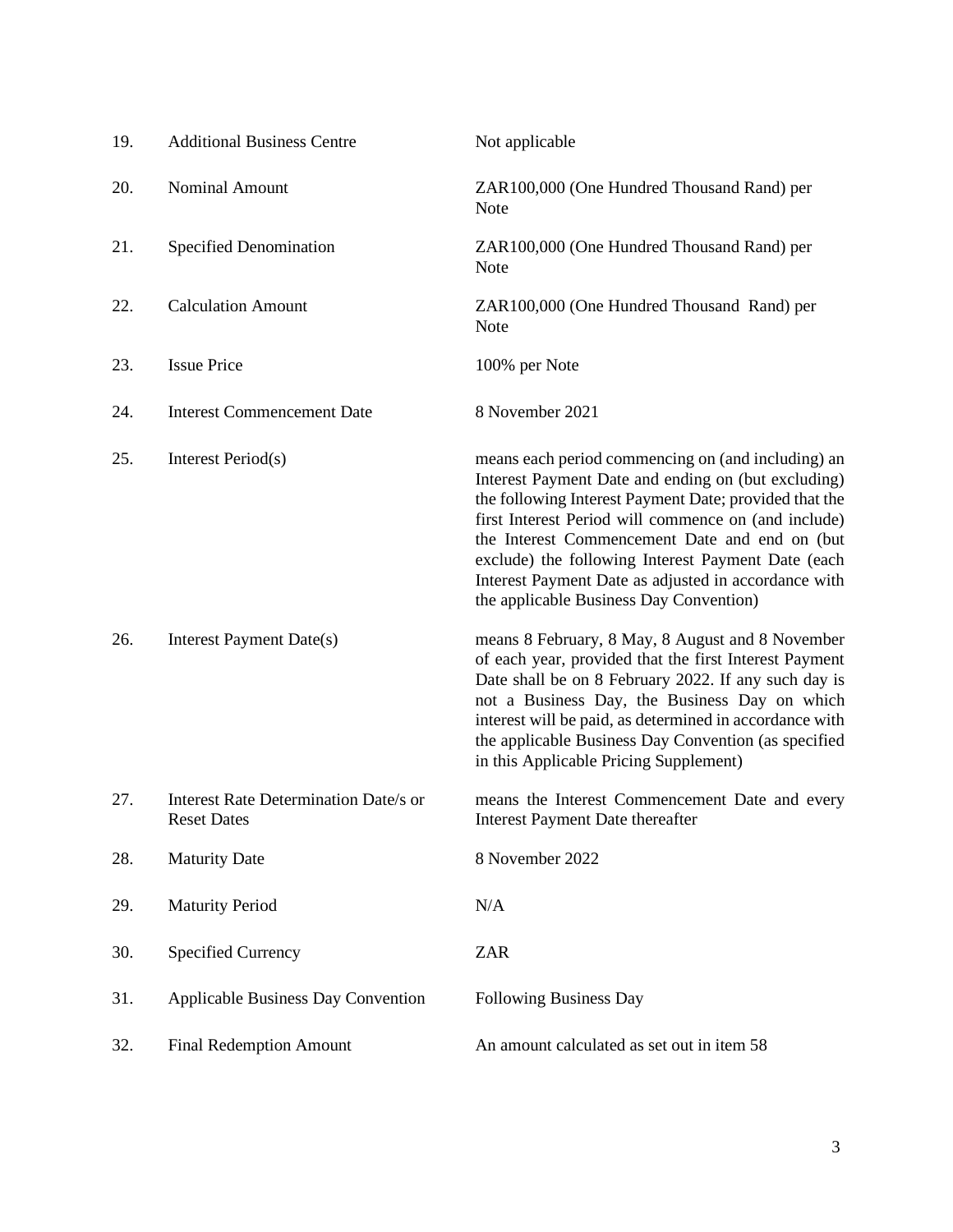| 33. |                                                                                                      |                      | Books Closed Period(s)                                                             | The Register will be closed from 30 January to 8<br>February, 29 April to 8 May, 30 July to 8 August and<br>30 September to 8 November (all dates inclusive) in<br>each year until the Applicable Redemption Date, or 10<br>days prior to any Payment Day      |
|-----|------------------------------------------------------------------------------------------------------|----------------------|------------------------------------------------------------------------------------|----------------------------------------------------------------------------------------------------------------------------------------------------------------------------------------------------------------------------------------------------------------|
| 34. |                                                                                                      | Last Day to Register |                                                                                    | 29 January, 28 April, 29 July and 29 September in<br>each year, or if such day is not a Business Day, the<br>Business Day before each Books Closed Period, or the<br>last Business Day immediately preceding<br>the<br>commencement of the Books Closed Period |
| 35. |                                                                                                      | <b>Capital Notes</b> | Provisions applicable to Subordinated                                              | Not applicable                                                                                                                                                                                                                                                 |
| 36. | Value of Aggregate Nominal Amount<br>of all Notes issued under the<br>Programme as at the Issue Date |                      |                                                                                    | As at the date of this issue, the Issuer has issued Notes<br>in the aggregate total amount of R43,414,103,400<br>(Forty Three Billion Four Hundred and Fourteen<br>Million One Hundred and Three Thousand and Four<br>Hundred Rand) under the Programme.       |
|     |                                                                                                      |                      |                                                                                    | The aggregate Nominal Amount of all Notes issued<br>under the Programme as at the Issue Date, together<br>with the aggregate Nominal Amount of this Tranche<br>(when issued), will not exceed the Programme<br>Amount.                                         |
| 37. |                                                                                                      |                      | <b>Additional Terms and Conditions</b>                                             | Not applicable                                                                                                                                                                                                                                                 |
| 38. | <b>FIXED RATE NOTES</b>                                                                              |                      |                                                                                    | Not applicable                                                                                                                                                                                                                                                 |
| 39. |                                                                                                      |                      | <b>FLOATING RATE NOTES</b>                                                         |                                                                                                                                                                                                                                                                |
|     | (i)                                                                                                  | interest             | Issuer election not to pay                                                         | Not applicable                                                                                                                                                                                                                                                 |
|     | (ii)                                                                                                 |                      | Payment of Interest Amount                                                         | Applicable                                                                                                                                                                                                                                                     |
|     |                                                                                                      | (a)                  | Interest Rate(s)                                                                   | <b>Floating Rate</b>                                                                                                                                                                                                                                           |
|     |                                                                                                      | (b)                  | <b>Interest Payment</b><br>Date(s)                                                 | As per item 26 above                                                                                                                                                                                                                                           |
|     |                                                                                                      | (c)                  | Any other terms<br>relating to the<br>particular method of<br>calculating interest | Not applicable                                                                                                                                                                                                                                                 |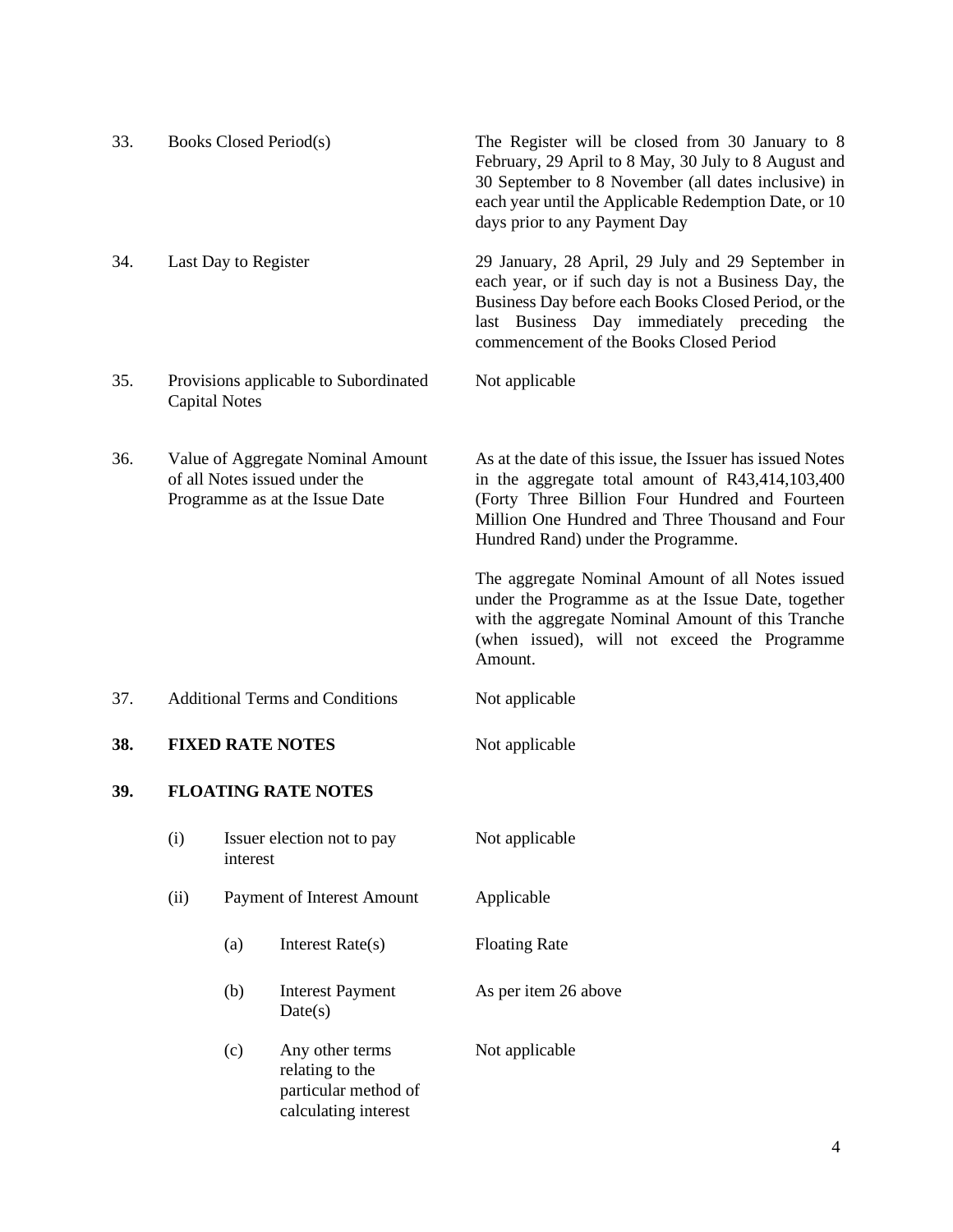|       | (d)                                                                                                                                                                                                                 | <b>Interest Step-Up Date</b>                                                                                          | Not applicable                                                      |
|-------|---------------------------------------------------------------------------------------------------------------------------------------------------------------------------------------------------------------------|-----------------------------------------------------------------------------------------------------------------------|---------------------------------------------------------------------|
|       | (e)                                                                                                                                                                                                                 | <b>Definition of Business</b><br>Day (if different from<br>that set out in<br>Condition 1<br>(Definitions))           | Not applicable                                                      |
|       | (f)                                                                                                                                                                                                                 | Minimum Interest<br>Rate                                                                                              | Not applicable                                                      |
|       | (g)                                                                                                                                                                                                                 | Maximum Interest<br>Rate                                                                                              | Not applicable                                                      |
|       | (h)                                                                                                                                                                                                                 | Day Count Fraction                                                                                                    | Actual/365                                                          |
| (iii) | Other terms relating to the<br>method of calculating interest<br>(e.g.: day count fraction,<br>rounding up provision, if<br>different from Condition 9.2<br>(Interest on Floating Rate<br>Notes and Indexed Notes)) |                                                                                                                       | Not applicable                                                      |
| (iv)  | Manner in which the Interest<br>Rate is to be determined                                                                                                                                                            |                                                                                                                       | <b>Screen Rate Determination</b>                                    |
| (v)   | Margin                                                                                                                                                                                                              |                                                                                                                       | 2.73% (two point seven three percent)                               |
| (vi)  | If ISDA Determination                                                                                                                                                                                               |                                                                                                                       | Not applicable                                                      |
| (vii) |                                                                                                                                                                                                                     | If Screen Rate Determination                                                                                          |                                                                     |
|       | (a)                                                                                                                                                                                                                 | Reference Rate<br>(including relevant<br>period by reference to<br>which the Interest<br>Rate is to be<br>calculated) | ZAR-JIBAR-SAFEX with a Designated Maturity of<br>3 months           |
|       | (b)                                                                                                                                                                                                                 | <b>Interest Rate</b><br>Determination Date(s)                                                                         | As per item 27 above                                                |
|       | (c)                                                                                                                                                                                                                 | Relevant Screen page<br>and Reference Code                                                                            | Reuters Screen SAFEY page "SF X 3M Yield", or<br>any successor page |
|       | (d)                                                                                                                                                                                                                 | <b>Relevant Time</b>                                                                                                  | 11.00 a.m                                                           |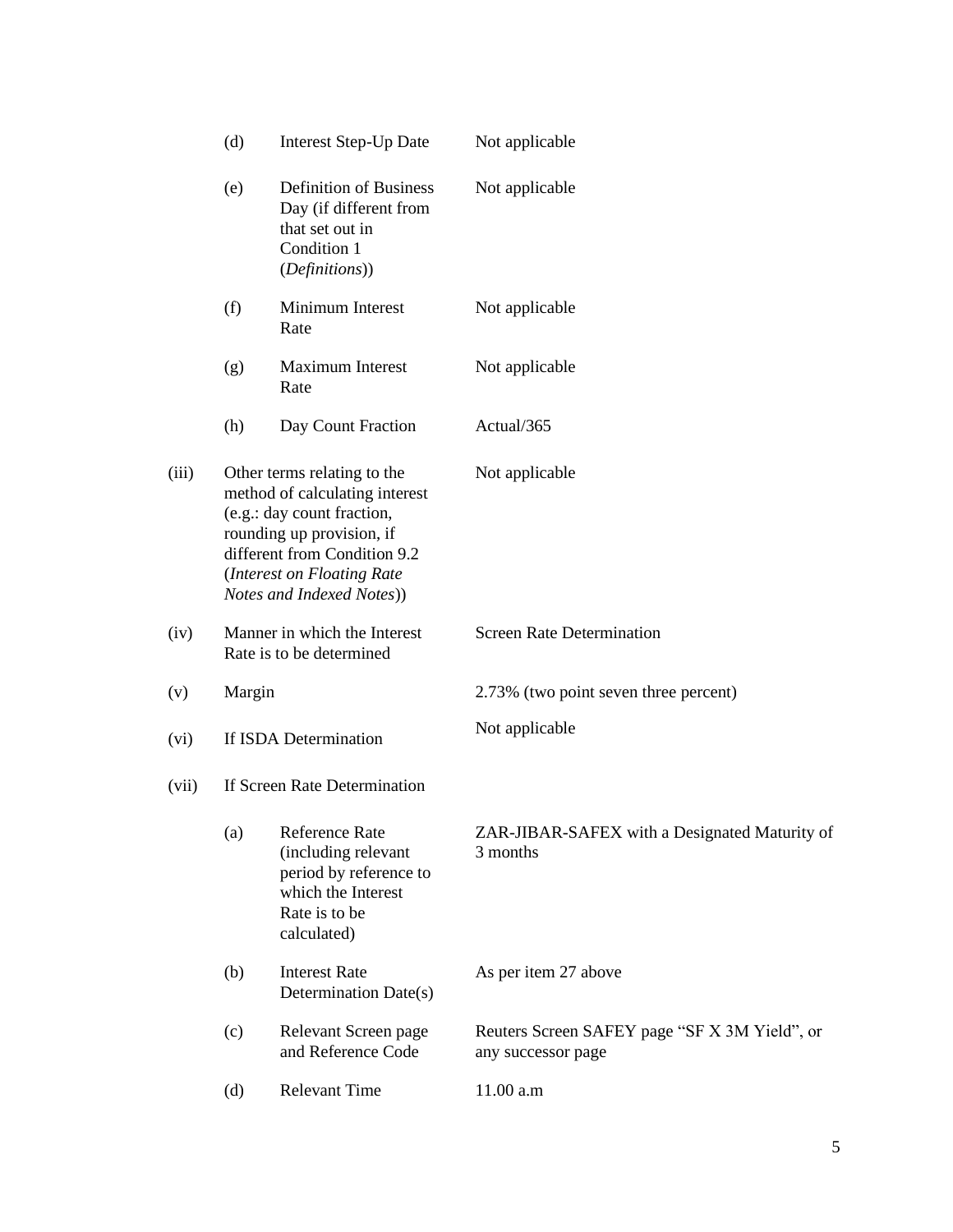|     | (viii)                  | If Interest Rate to be<br>calculated otherwise than by<br><b>ISDA</b> Determination or<br>Screen Rate Determination,<br>insert basis for determining<br>Interest Rate/Margin/Fallback<br>provisions | Not applicable |
|-----|-------------------------|-----------------------------------------------------------------------------------------------------------------------------------------------------------------------------------------------------|----------------|
|     | (ix)                    | If different from Issuer Agent,<br>agent responsible for<br>calculating amount of<br>principal and interest                                                                                         | Not applicable |
| 40. |                         | <b>ZERO COUPON NOTES</b>                                                                                                                                                                            | Not applicable |
| 41. |                         | <b>PARTLY PAID NOTES</b>                                                                                                                                                                            | Not applicable |
| 42. | <b>INSTALMENT NOTES</b> |                                                                                                                                                                                                     | Not applicable |
| 43. | <b>MIXED RATE NOTES</b> |                                                                                                                                                                                                     | Not applicable |
| 44. |                         | <b>INDEXED NOTES</b>                                                                                                                                                                                | Not applicable |
| 45. |                         | <b>EXCHANGEABLE NOTES</b>                                                                                                                                                                           | Not applicable |
| 46. |                         | <b>OTHER NOTES</b>                                                                                                                                                                                  | Not applicable |
| 47. |                         | Relevant description and any<br>additional Terms and Conditions<br>relating to such Notes                                                                                                           | Not applicable |
| 48. |                         | <b>CREDIT LINKED NOTES</b>                                                                                                                                                                          | Not applicable |
| 49. |                         | <b>EQUITY LINKED NOTES AND</b><br><b>EQUITY BASKET NOTES</b>                                                                                                                                        | Not applicable |
| 50. |                         | <b>FUND LINKED NOTES</b>                                                                                                                                                                            | Not applicable |
| 51. |                         | PORTFOLIO LINKED NOTES                                                                                                                                                                              | Not applicable |
|     |                         |                                                                                                                                                                                                     |                |

## **PROVISIONS REGARDING REDEMPTION/MATURITY**

| 52. | Prior consent of the Relevant         |  |
|-----|---------------------------------------|--|
|     | Authority required for any redemption |  |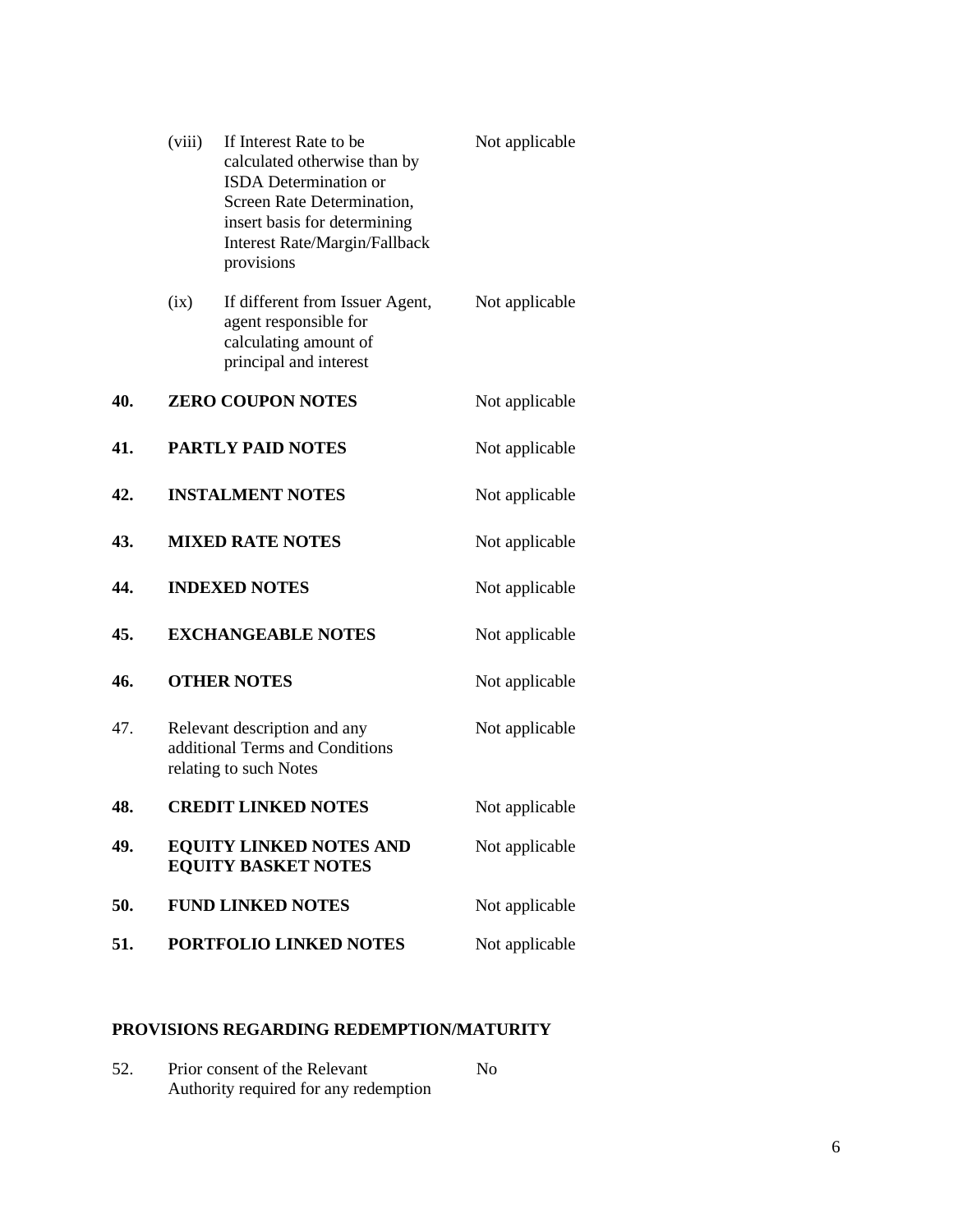(in the case of Tier 2 Notes, prior to the Maturity Date)

- 53. Redemption at the option of the Issuer Applicable (i) Optional Redemption Date(s) The date specified as such in the Early Redemption Redemption at the option of the Issuer) (ii) Optional Redemption Amount(s) and method, if any, of calculation of such amount below (iii) Minimum period of notice (if
	- different from Condition 10.3 (Redemption at the option of the
	- (iv) Redeemable in part: No

Issuer))

(v) Other terms applicable on Redemption

Notice delivered by the Issuer to the Noteholders in terms of item 53 (v) and condition 10.3 (Early

The Early Redemption Amount as set out in item 58

At least 10 (ten) calendar days' prior notice. For purposes of this item 53, any Early Redemption Notice delivered by the Issuer to the Noteholders shall only be made by way of announcement on SENS

The Issuer is entitled to deliver an Early Redemption Notice to the Noteholders in terms of Condition 10.3 (Early Redemption at the Option of the Issuer) if Calculation Agent determines in its sole opinion, acting in good faith and in a commercially reasonable manner, that the aggregate Early Redemption Amount of the Notes at the time is less than 30% of the Aggregate Nominal Amount of the Notes (such an event will comprise an "Early Redemption Trigger Event") and will entitled the Issuer to redeem the Notes.

The Early Redemption Notice will set out details of the Early Redemption Trigger Event. For the purposes of this item 53(v), any Early Redemption Notice delivered by the Issuer to the Noteholders shall, notwithstanding the provisions of Condition 19 (*Notices*) to the contrary, only be made by way of announcement on the Stock Exchange News Service of the JSE Limited ("SENS") by no later than 10 Business Days following the occurrence of the aforementioned Early Redemption Trigger Event.

The Early Redemption Date for the purposes of this item 53(v) shall be the date specified by the Issuer in the Early Redemption Notice, which Early Redemption Date will be not less than 3 Business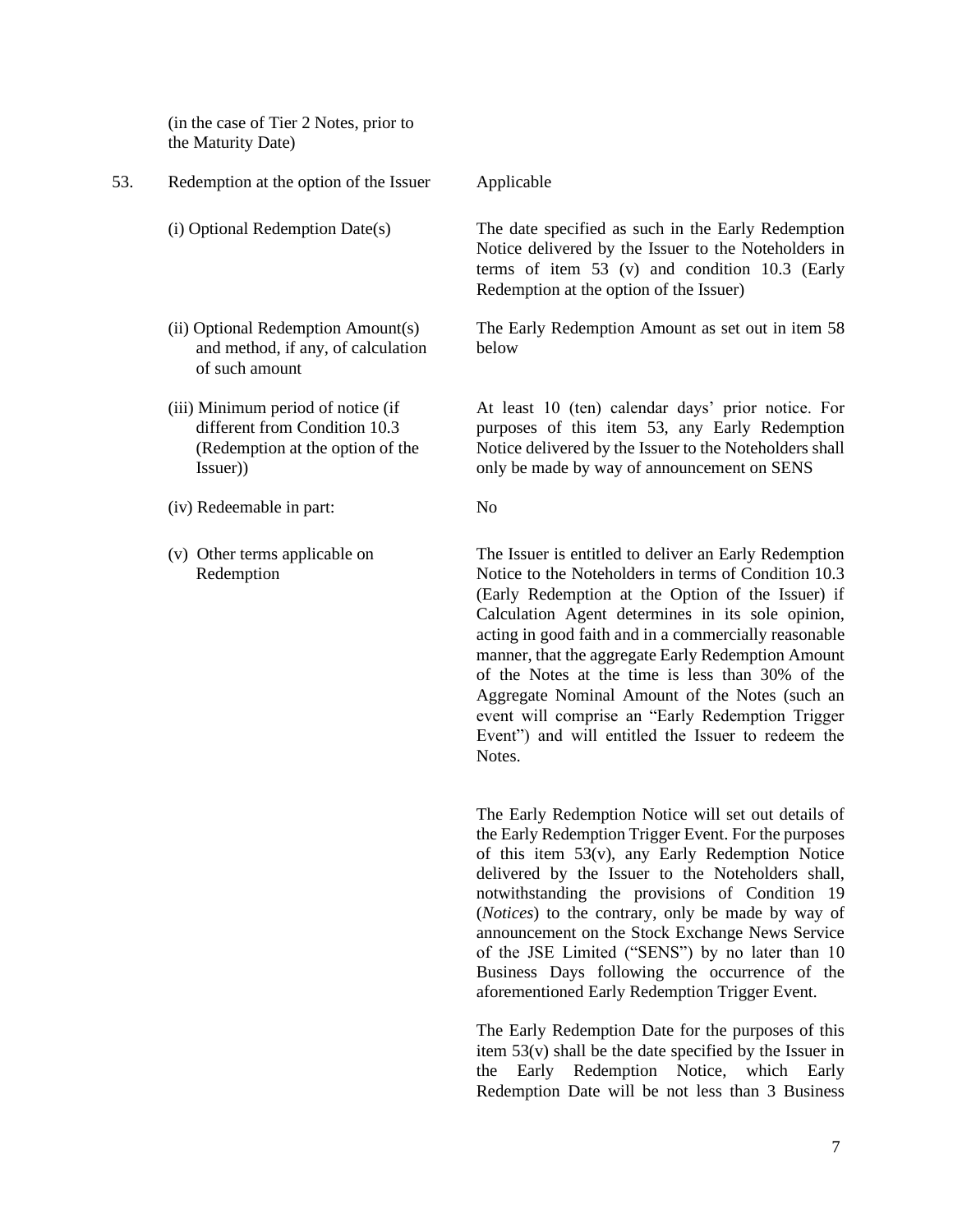|     |                                            |                                                                                                                                                                                                     | Days after the Early Redemption Trigger Event or any<br>date thereafter, such Early Redemption Date will be<br>announced on SENS in accordance with the timetable<br>set out in paragraph 3 of Schedule 4, Form A4 of the<br>JSE debt listings requirements. |
|-----|--------------------------------------------|-----------------------------------------------------------------------------------------------------------------------------------------------------------------------------------------------------|--------------------------------------------------------------------------------------------------------------------------------------------------------------------------------------------------------------------------------------------------------------|
|     |                                            |                                                                                                                                                                                                     | The Early Redemption Amount will be specified in the<br>Early Redemption Notice.                                                                                                                                                                             |
| 54. |                                            | Redemption at the Option of<br>Noteholders of Senior Notes                                                                                                                                          | N <sub>o</sub>                                                                                                                                                                                                                                               |
| 55. | redemption<br>on<br>Change in Law, if yes: | Early Redemption Amount(s) payable<br>following<br>the<br>occurrence of a Tax Event (Gross up),<br>Tax Event (Deductibility)<br>and/or                                                              | Yes                                                                                                                                                                                                                                                          |
|     | (i)                                        | Amount payable; or                                                                                                                                                                                  | Early Redemption Amount as set out in item 58                                                                                                                                                                                                                |
|     | (ii)                                       | Method of calculation<br>of amount payable (if<br>required or if different<br>from that set out in<br>Condition 10.9 (Early<br>Redemption<br>Amounts))                                              | As set out in item 58                                                                                                                                                                                                                                        |
|     | (iii)                                      | Minimum period of<br>notice (if different<br>from Condition 10.2<br>(Redemption<br>following the<br>occurrence of a Tax<br>Event (Gross up) or<br>Tax Event<br>(Deductibility) or<br>Change in Law) | Not applicable                                                                                                                                                                                                                                               |
| 56. |                                            | Early Redemption Amount(s) payable<br>on redemption of Subordinated Capital<br>Notes for Regulatory Capital reasons                                                                                 | N <sub>o</sub>                                                                                                                                                                                                                                               |
| 57. | required), if yes:                         | Early Redemption Amount(s) payable<br>on redemption on Event of Default (if                                                                                                                         | Yes                                                                                                                                                                                                                                                          |
|     | (i)                                        | Amount payable; or                                                                                                                                                                                  | Early Redemption Amount as set out in item 58                                                                                                                                                                                                                |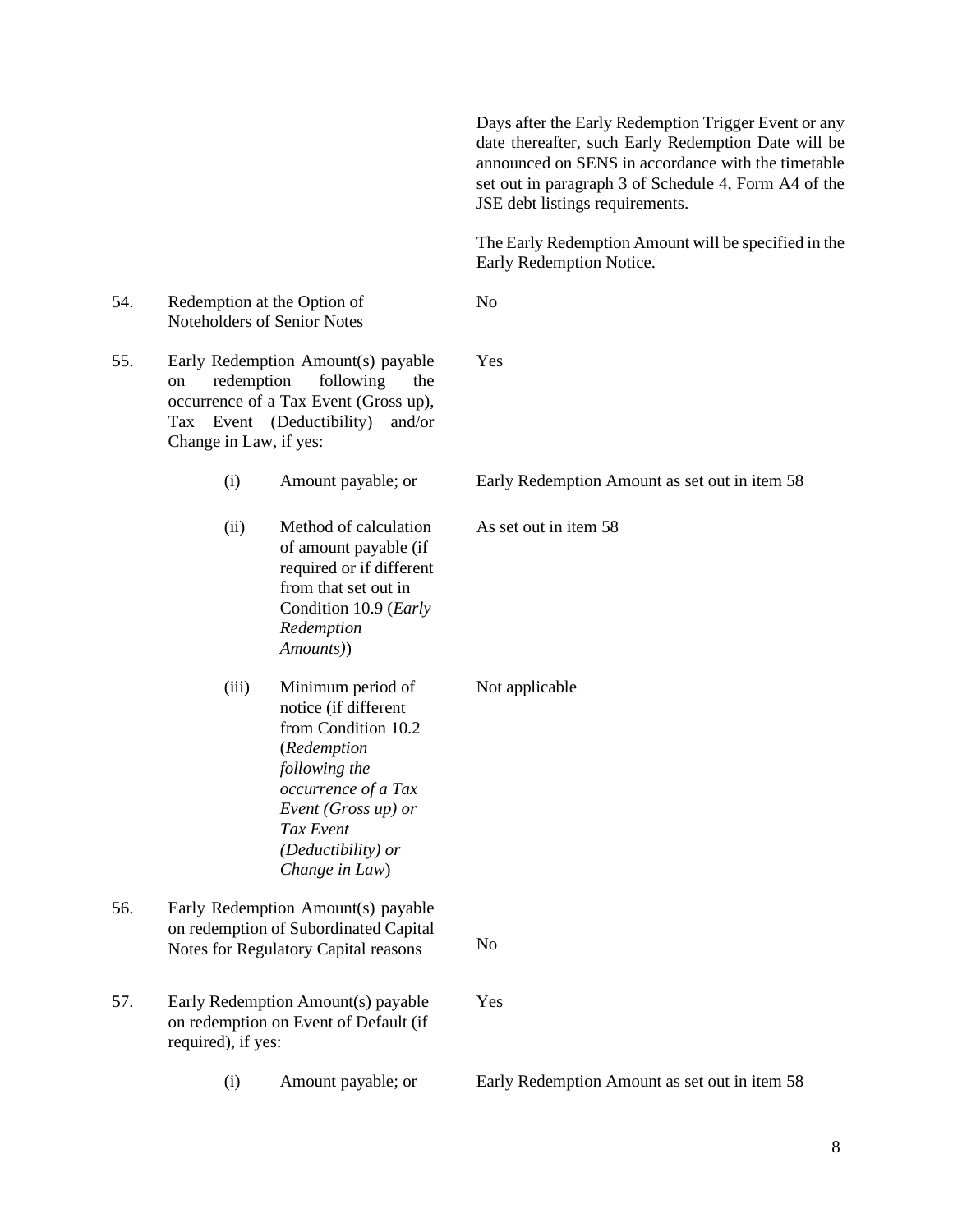- (ii) Method of calculation of amount payable (if required or if different from that set out in Condition 10.9 *(Early Redemption Amounts)*
- 

As set out in item 58

58. Other terms applicable on redemptions (i)The Notes will not be automatically redeemed on the occurrence of an Activation Event (for the purposes of this item, "**Activation Event**" means an event that precipitates an automatic redemption in relation to the Notes).

> (ii)For the purpose of this Applicable Pricing Supplement, "**Final Redemption Amount**" means an amount in South African Rands determined and calculated by the Calculation Agent equal to the Swap Linked Redemption Amount ("SLRA").

 $SLRA = N + MTM$ 

Where

"N" means the Aggregate Nominal Amount

"MTM" means the mark-to-market value of Hedging Transactions (as defined in item 58) on the Swap Valuation Date, as determined by the Calculation Agent acting in a commercially reasonable manner, and including (without duplication or limitation) the amount required (positive or negative) to settle the Hedging Transactions (which will be early terminated by the Issuer) and Unwind Costs (as defined in item 58).

"Swap Valuation Date" means 3 November 2022

(iii) For the purposes of this Applicable Pricing Supplement, "**Early Redemption Amount**" means an amount in South African Rands determined and calculated by the Calculation Agent in good faith and in a commercially reasonable manner as the market value of the Notes following the Early Redemption Trigger Event or Activation Event, adjusted to take into account any costs, losses and expenses which are incurred (or are expected to be incurred) by (or on behalf of) the Issuer in connection with the Early redemption of the Notes, including (without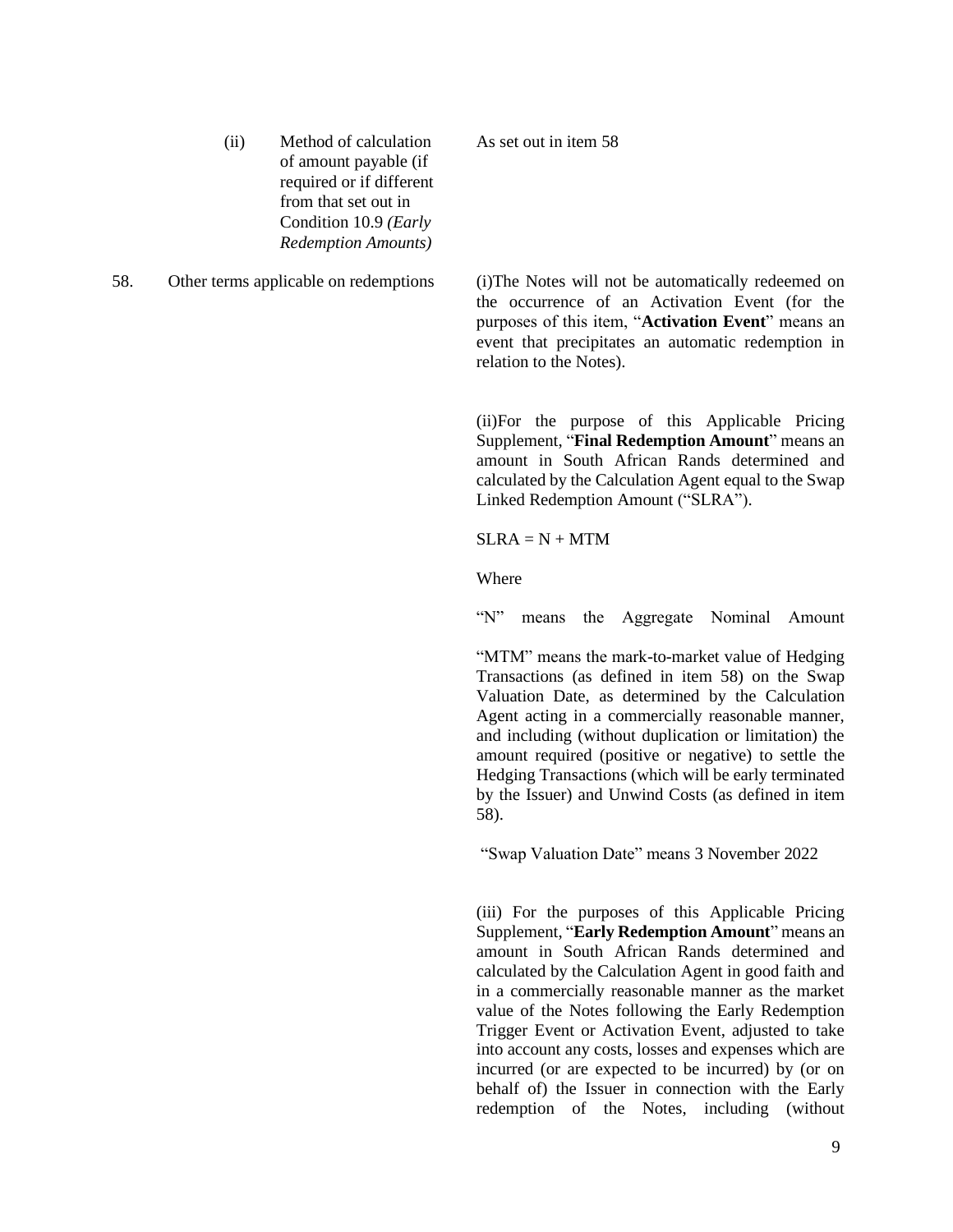duplication or limitation) the amount required (positive or negative) to settle outstanding Hedging Transactions (which will be early terminated by the Issuer) and Unwind Costs.

Where:

"Hedging Transactions" means the following interest rate swaps:

Swap 1 is a swap with notional of R37,500,000 entered into by the Issuer where the Issuer receives a nominal annual compounded quarterly fixed rate of 4.84% and pays the Reference Rate from 8 November 2021 to 8 November 2022.

Swap 2 is a swap with notional of R37,500,000 entered into by the Issuer where the Issuer pays a nominal annual compounded quarterly fixed rate of 6.77% and receives the Reference Rate from 8 November 2021 to 9 November 2026.

"Unwind costs" means an amount determined by the Calculation Agent equal to the sum of (without duplication) the Issuer's expenses (including loss of funding), tax, duties, losses, costs, fees, charges (expressed as a negative number) or gain (expressed as a positive number) incurred (or expected to be incurred) by or on behalf of the Issuer as a result to its terminating, liquidating, modifying, obtaining or reestablishing the Hedging Transactions or related trading positions of funding arrangements entered into by it.

#### **TRIGGER EVENT**

| 59. | Are the Notes Convertible?              |                                                     | No             |
|-----|-----------------------------------------|-----------------------------------------------------|----------------|
| 60. | <b>Contractual Conversion Condition</b> |                                                     | Not applicable |
| 61. | If applicable:                          |                                                     |                |
|     | (i)                                     | <b>Conversion Price</b>                             | Not applicable |
|     | (ii)                                    | <b>Conversion Record</b><br>Date (if different from | Not applicable |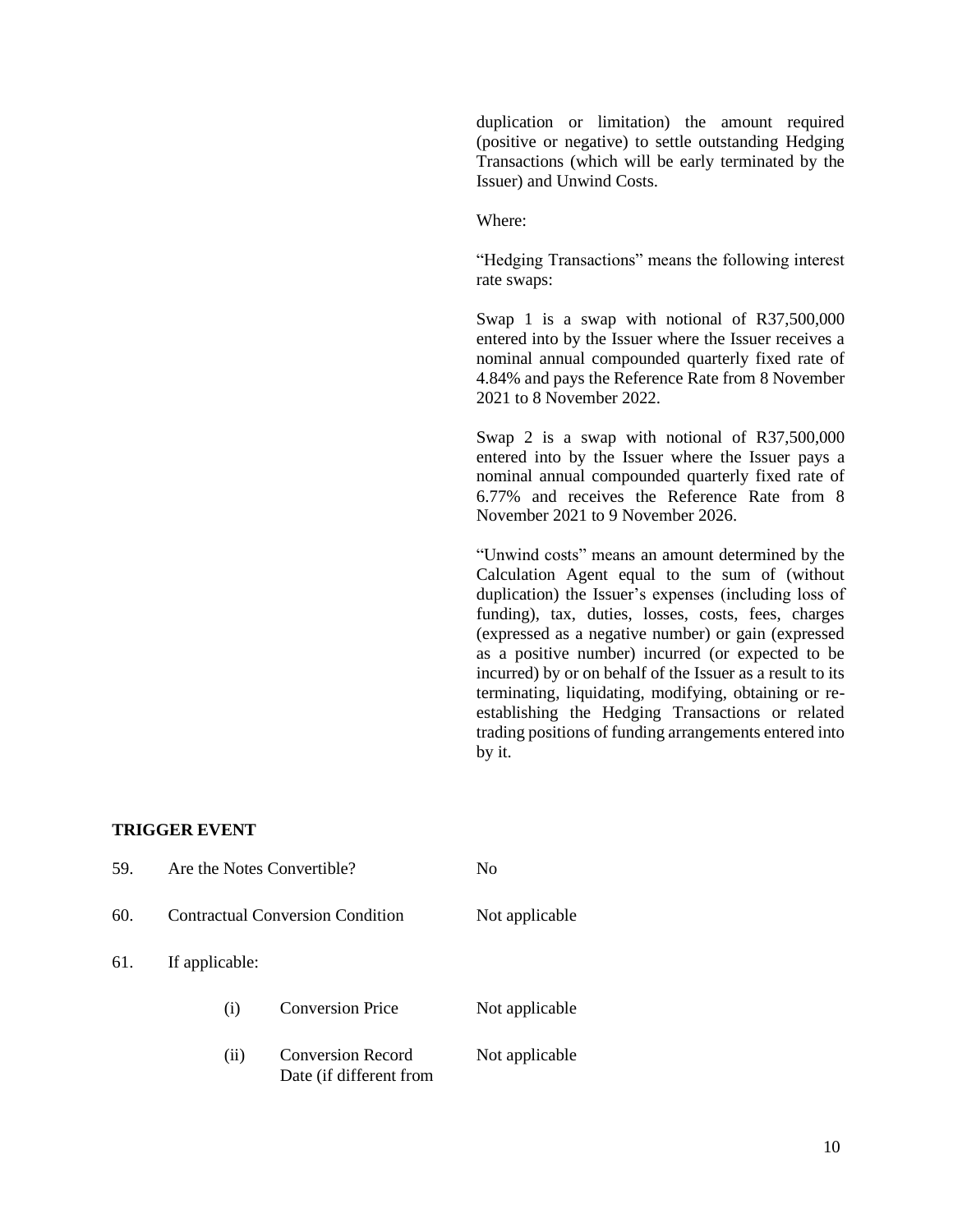|     |       | the Note Terms and<br>Conditions)                                                                                                          |                |
|-----|-------|--------------------------------------------------------------------------------------------------------------------------------------------|----------------|
|     | (iii) | Conversion<br>Settlement Date (if<br>different from the<br>Note Terms and<br>Conditions)                                                   | Not applicable |
|     | (iv)  | Time period for the<br>delivery of the Issuer<br><b>Conversion Price</b><br>Notice (if different<br>from the Note Terms<br>and conditions) | Not applicable |
|     | (v)   | Other                                                                                                                                      | Not applicable |
| 62. |       | Contractual Write Off Condition                                                                                                            | Not applicable |

# **GENERAL**

| 63. | <b>Financial Exchange</b>                                                                                                                                                                                                                 | <b>JSE</b> Limited                                                                                |
|-----|-------------------------------------------------------------------------------------------------------------------------------------------------------------------------------------------------------------------------------------------|---------------------------------------------------------------------------------------------------|
| 64. | Substitution and variation for<br><b>Subordinated Capital Notes</b>                                                                                                                                                                       | Not applicable                                                                                    |
| 65. | Substitution and variation for<br>Subordinated Capital Notes upon a<br>Change in Law                                                                                                                                                      | Not applicable                                                                                    |
| 66. | Amendment Option to disapply the<br><b>Contractual Conversion Condition for</b><br>Subordinated Capital Notes pursuant<br>to Condition 6.10 (Disapplication of<br>Contractual Conversion Condition or<br>Contractual Write Off Condition) | Not applicable                                                                                    |
| 67. | Amendment Option to disapply the<br>Contractual Write Off Condition for<br><b>Subordinated Capital Notes pursuant</b><br>to Condition 6.10 (Disapplication of<br>Contractual Conversion Condition or<br>Contractual Write Off Condition)  | Not applicable                                                                                    |
| 68. | <b>Aggregate Nominal Amount of Notes</b><br>Outstanding and aggregate                                                                                                                                                                     | ZAR43,316,603,400 (Forty Three Billion Three<br>Hundred and Sixteen Million Six Hundred and Three |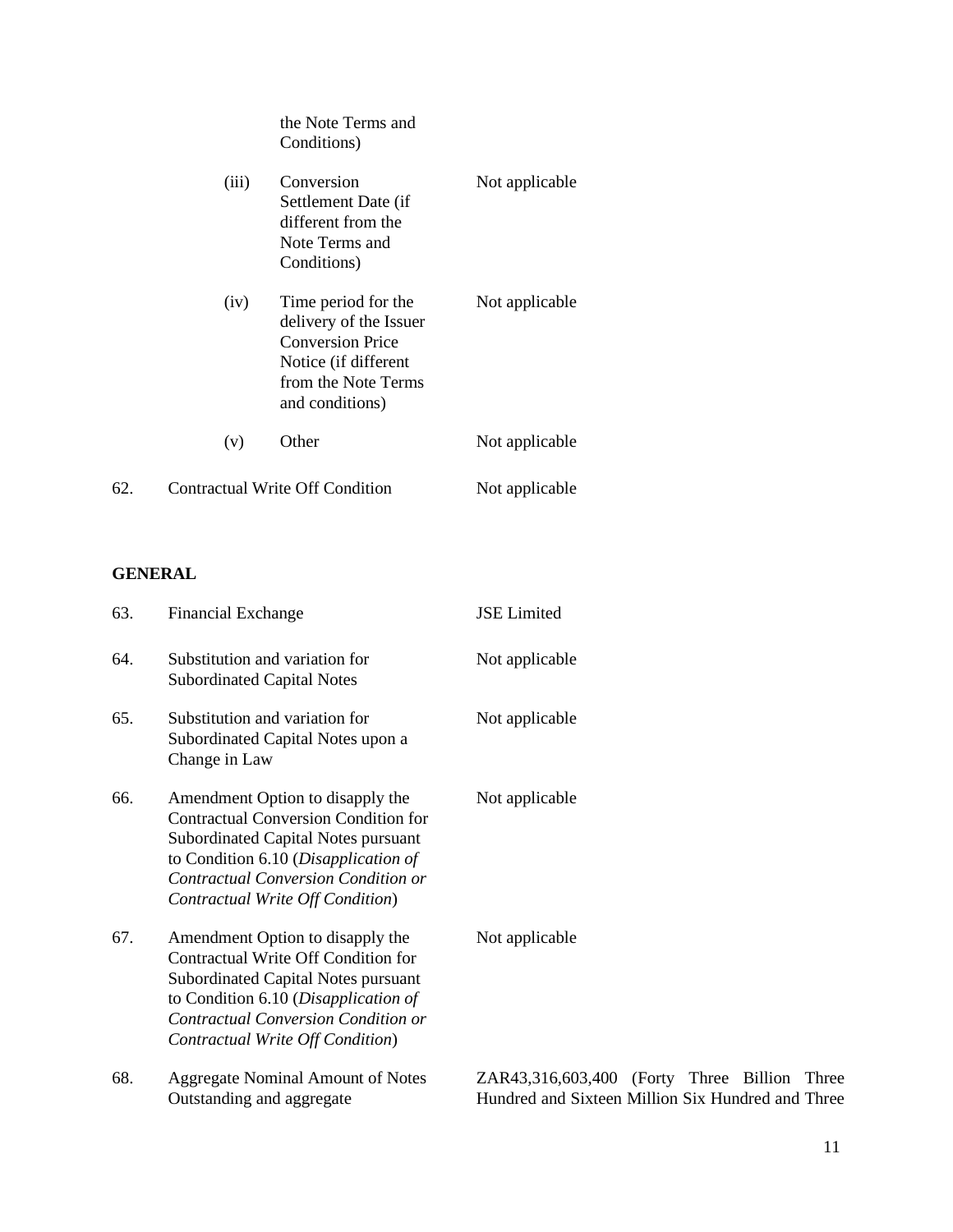|     | <b>Calculation Amount of Programme</b><br>Preference Shares as at the Issue Date | Thousand and Four Hundred Rand) excluding this<br>Tranche of Notes but including all other Notes and<br>Programme Preference Shares issued on the Issue<br>Date                                                                                                                                                                                                                                                                                                                                                                                                        |
|-----|----------------------------------------------------------------------------------|------------------------------------------------------------------------------------------------------------------------------------------------------------------------------------------------------------------------------------------------------------------------------------------------------------------------------------------------------------------------------------------------------------------------------------------------------------------------------------------------------------------------------------------------------------------------|
|     |                                                                                  | The aggregate Nominal Amount of all Notes<br>Outstanding (including Notes issued under the<br>Previous Programme Memoranda) and the aggregate<br>Calculation Amount of all Programme Preference<br>Shares (including Programme Preference Shares<br>issued under the Previous Programme Memoranda) as<br>at the Issue Date, together with the aggregate Nominal<br>Amount of this Tranche of Notes (when issued) plus<br>the aggregate Calculation Amount of the Tranche of<br>the Programme Preference Shares (when issued), will<br>not exceed the Programme Amount. |
| 69. | ISIN No.                                                                         | ZAG000181306                                                                                                                                                                                                                                                                                                                                                                                                                                                                                                                                                           |
| 70. | <b>Stock Code</b>                                                                | <b>IBL196</b>                                                                                                                                                                                                                                                                                                                                                                                                                                                                                                                                                          |
| 71. | Additional selling restrictions                                                  | Applicable, the Holder may only sell all and not some<br>of the Notes to a single transferee with the prior<br>written consent of the Issuer                                                                                                                                                                                                                                                                                                                                                                                                                           |
| 72. | Provisions relating to stabilisation                                             | Not applicable                                                                                                                                                                                                                                                                                                                                                                                                                                                                                                                                                         |
| 73. | Method of distribution                                                           | Private Placement                                                                                                                                                                                                                                                                                                                                                                                                                                                                                                                                                      |
| 74. | Credit Rating assigned to Issuer as at<br>the Issue Date (if any)                | See Annex "A" (Applicable Credit Ratings).                                                                                                                                                                                                                                                                                                                                                                                                                                                                                                                             |
| 75. | Governing law (if the laws of South<br>Africa are not applicable)                | Not applicable                                                                                                                                                                                                                                                                                                                                                                                                                                                                                                                                                         |
| 76. | Other Banking Jurisdiction                                                       | Not applicable                                                                                                                                                                                                                                                                                                                                                                                                                                                                                                                                                         |
| 77. | Use of proceeds                                                                  | General banking business of the Issuer                                                                                                                                                                                                                                                                                                                                                                                                                                                                                                                                 |
| 78. | Surrendering of Individual Certificates                                          | Not applicable                                                                                                                                                                                                                                                                                                                                                                                                                                                                                                                                                         |
| 79. | Reference Banks                                                                  | Not applicable                                                                                                                                                                                                                                                                                                                                                                                                                                                                                                                                                         |
| 80. | Other provisions                                                                 | Not applicable                                                                                                                                                                                                                                                                                                                                                                                                                                                                                                                                                         |
| 81. | Issuer Rating and date of issue                                                  | Applicable                                                                                                                                                                                                                                                                                                                                                                                                                                                                                                                                                             |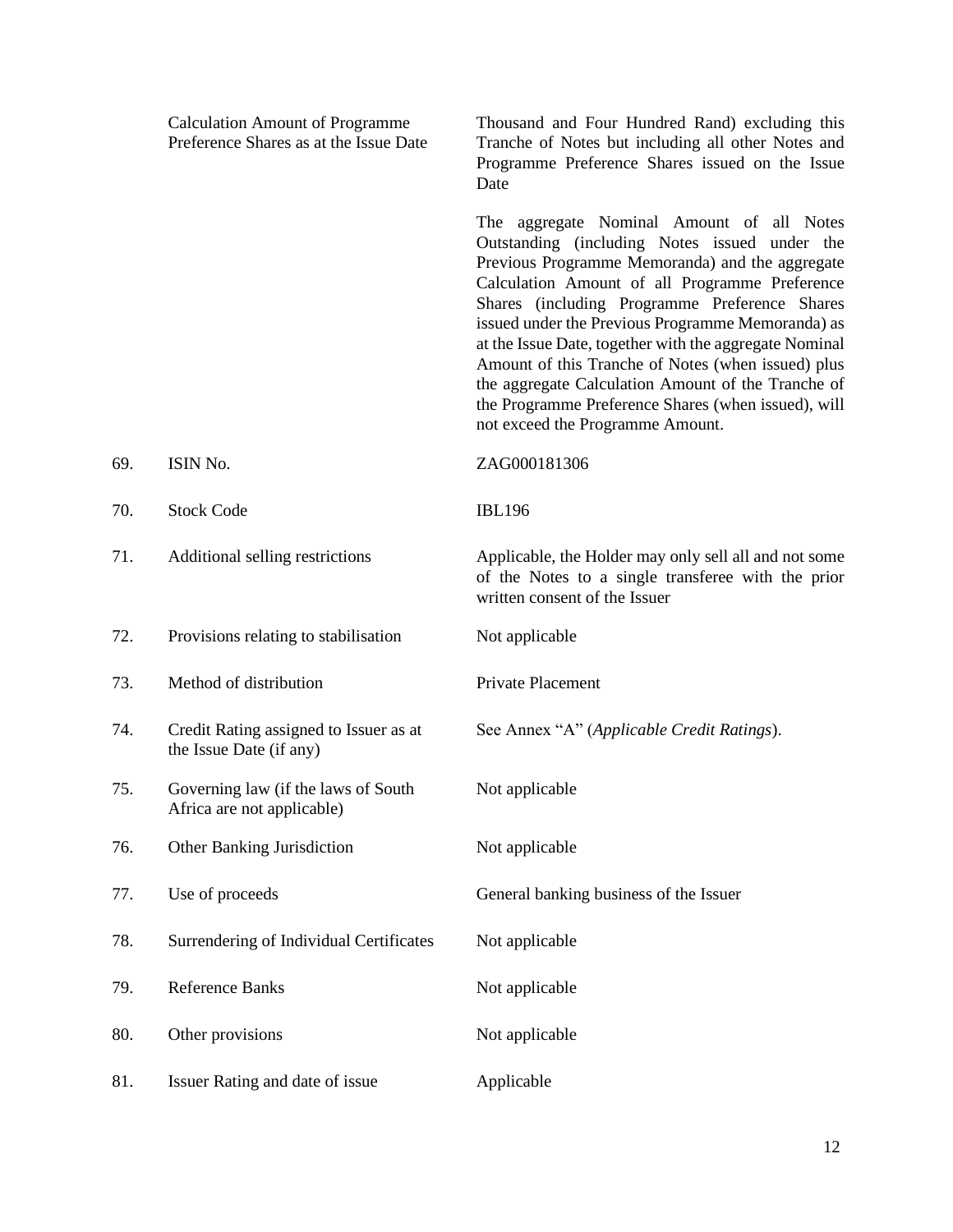| 82. | Date of rating review                       | 11 January 2021                                                                                                                                                                                                                                                                                                                                                                                         |
|-----|---------------------------------------------|---------------------------------------------------------------------------------------------------------------------------------------------------------------------------------------------------------------------------------------------------------------------------------------------------------------------------------------------------------------------------------------------------------|
| 83. | Programme rating and date of issue          | Not applicable                                                                                                                                                                                                                                                                                                                                                                                          |
| 84. | Date of rating review                       | Not applicable                                                                                                                                                                                                                                                                                                                                                                                          |
| 85. | Notes rating and date of issue              | Not applicable                                                                                                                                                                                                                                                                                                                                                                                          |
| 86. | Date of rating review                       | Not applicable                                                                                                                                                                                                                                                                                                                                                                                          |
| 87. | <b>Rating Agency</b>                        | Not applicable                                                                                                                                                                                                                                                                                                                                                                                          |
| 88. | <b>Material Change Statement</b>            | The Issuer hereby confirms that as at the date of this<br>Applicable Pricing Supplement, there has been no<br>material change in the financial or trading position of<br>the Issuer and its subsidiaries since the date of the<br>Issuer's latest annual financial statements for the year<br>ended 31 March 2021. This statement has not been<br>confirmed nor verified by the auditors of the Issuer. |
| 89. | Settlement agent                            | The Standard Bank of South Africa Limited                                                                                                                                                                                                                                                                                                                                                               |
| 90. | Specified office of the settlement<br>agent | 3rd floor, 25 Sauer Street, Johannesburg, 2001                                                                                                                                                                                                                                                                                                                                                          |

### **Responsibility:**

The Issuer certifies that to the best of its knowledge and belief there are no facts that have been omitted which would make any statement false or misleading and that all reasonable enquiries to ascertain such facts have been made as well as that the applicable pricing supplement contains all information required by law and the debt listings requirements of the JSE. The Issuer accepts full responsibility for the accuracy of the information contained in the placing document Memorandum and the annual financial statements and/or the applicable pricing supplements, and/or the annual report and any amendments or supplements to the aforementioned documents, except as otherwise stated herein.

The JSE takes no responsibility for the contents of the placing document and the annual financial statements and/or the applicable pricing supplements and/or the annual report of the issuer and any amendments or supplements to the aforementioned documents. The JSE makes no representation as to the accuracy or completeness of the placing document and the annual financial statements and/or the applicable pricing supplements and/or the annual report of the issuer and any amendments or supplements to the aforementioned documents and expressly disclaims any liability for any loss arising from or in reliance upon the whole or any part of the aforementioned documents. The JSE's approval of the registration of the placing document and listing of the debt securities is not to be taken in any way as an indication of the merits of the issuer or of the debt securities and that, to the extent permitted by law, the JSE will not be liable for any claim whatsoever.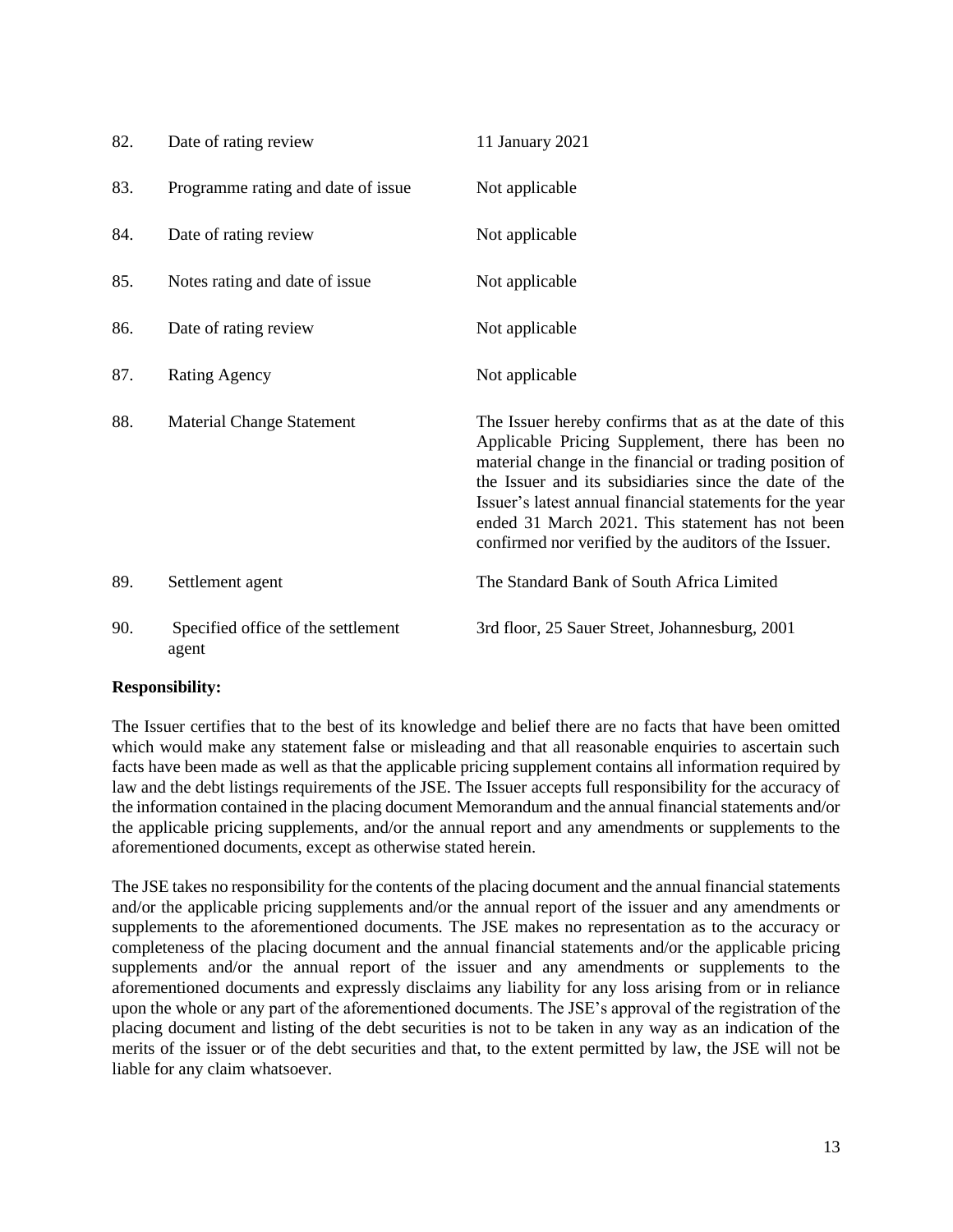**SIGNED** at Johannesburg on this 6th day of November 2021.

| For:       | <b>INVESTEC BANK LIMITED</b>                                 |
|------------|--------------------------------------------------------------|
| Signature: |                                                              |
|            | who warrants that he $\prime$ she is duly authorised thereto |
| Name:      | Kavisha Pillay                                               |
| Capacity:  | <b>Authorised Signatory</b>                                  |
|            |                                                              |
|            |                                                              |
|            |                                                              |
| Signature: |                                                              |
|            | who warrants that he / she is duly authorised thereto        |
| Name:      | Sue Neilan                                                   |
| Capacity:  | <b>Authorised Signatory</b>                                  |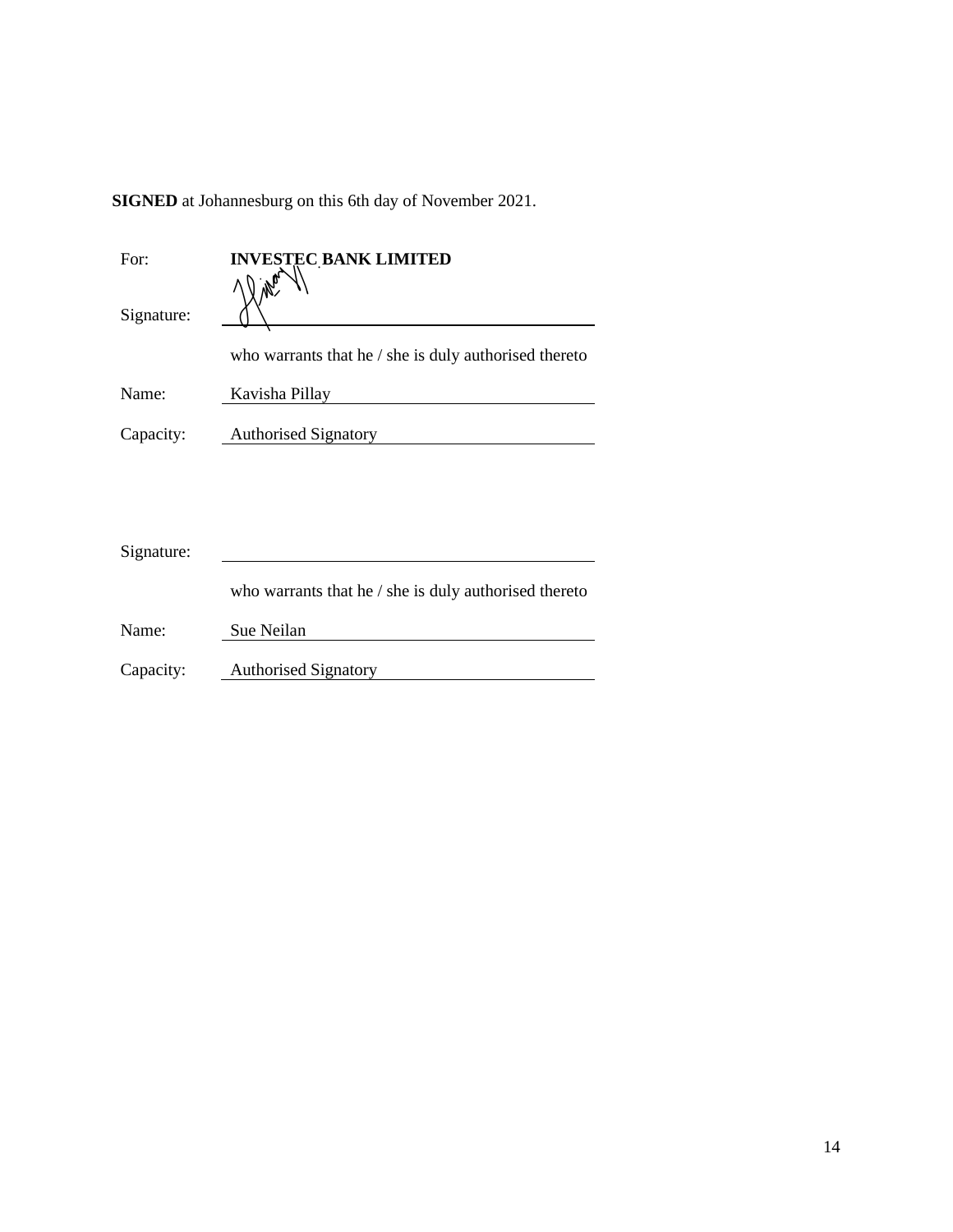### **ANNEX 1**

## **APPLICABLE CREDIT RATINGS**

### **1. Issuer**

The Issuer has been rated as follows:

| INTSJ Float 02/09/23                                                                                                                                                                                                                                      | Company Tree Ratings * | Alert                        |  |               | Page 1/3 Credit Profile |  |  |
|-----------------------------------------------------------------------------------------------------------------------------------------------------------------------------------------------------------------------------------------------------------|------------------------|------------------------------|--|---------------|-------------------------|--|--|
| <b>Invested Bank Ltd</b>                                                                                                                                                                                                                                  |                        |                              |  |               |                         |  |  |
|                                                                                                                                                                                                                                                           |                        |                              |  |               |                         |  |  |
| 1) Bloomberg Default Risk   DRSK »                                                                                                                                                                                                                        |                        | Moody's National             |  |               |                         |  |  |
|                                                                                                                                                                                                                                                           |                        | 18) NSR LT Bank Deposit      |  | Aa1.za        |                         |  |  |
| Moody's                                                                                                                                                                                                                                                   |                        | 19) NSR Short Term           |  | $P-1.7a$      |                         |  |  |
| 2) Outlook                                                                                                                                                                                                                                                | NEG                    |                              |  |               |                         |  |  |
| 3) Foreign LT Bank Deposits                                                                                                                                                                                                                               | Ba2                    | 20 Standard & Poor's         |  |               | П                       |  |  |
| 4 Local LT Bank Deposits                                                                                                                                                                                                                                  | Ba2                    | 21) Outlook                  |  | <b>STABLE</b> |                         |  |  |
| 5) Senior Unsecured Debt                                                                                                                                                                                                                                  | Ba2                    | 22) LT Foreign Issuer Credit |  | BB-           |                         |  |  |
| 6 Subordinated Debt                                                                                                                                                                                                                                       | $(P)$ Ba2              | 23) LT Local Issuer Credit   |  | $BB-$         |                         |  |  |
| 7) Bank Financial Strength                                                                                                                                                                                                                                | WR                     | 24) ST Foreign Issuer Credit |  | B             |                         |  |  |
| <b>8) LT Counterparty Risk Assessment</b>                                                                                                                                                                                                                 | Ba1(cr)                | 25) ST Local Issuer Credit   |  | B             |                         |  |  |
| 9) ST Counterparty Risk Assessment                                                                                                                                                                                                                        | NP(cr)                 |                              |  |               |                         |  |  |
| 10) ST Bank Deposits (Foreign)                                                                                                                                                                                                                            | ΝP                     | <b>S&amp;P National</b>      |  |               |                         |  |  |
| 11) ST Bank Deposits (Domestic)                                                                                                                                                                                                                           | ΝP                     | 26) Natl LT Issuer Credit    |  | zaAA          |                         |  |  |
| 12) Baseline Credit Assessment                                                                                                                                                                                                                            | ba2                    | 27) Natl ST Issuer Credit    |  | $2aA-1+$      |                         |  |  |
| 13) Adj Baseline Credit Assessment                                                                                                                                                                                                                        | ba2                    |                              |  |               |                         |  |  |
| 14 LT Counterparty Risk Rating (Forei Ba1                                                                                                                                                                                                                 |                        |                              |  |               |                         |  |  |
| 15) LT Counterparty Risk Rating (Dom Ba1                                                                                                                                                                                                                  |                        |                              |  |               |                         |  |  |
| 16 ST Counterparty Risk Rating (Forei NP                                                                                                                                                                                                                  |                        |                              |  |               |                         |  |  |
| 17) ST Counterparty Risk Rating (Dom NP                                                                                                                                                                                                                   |                        |                              |  |               |                         |  |  |
|                                                                                                                                                                                                                                                           |                        |                              |  |               |                         |  |  |
| 0ustralia 61 2 9777 8600 Brazil 5511 2395 9000 Europe 44 20 7330 7500 Germany<br>Japan 81 3 4565 8900 5 Singapore 65 8212 1000 1 5 - 1 312 318 2000<br>49.69 9204, 1210 Hong Kong 852 2977 Buyu<br>SN 243810 H821-760-2 07 Hpr -21 12:49:16 SAST GMT+2:00 |                        |                              |  |               |                         |  |  |